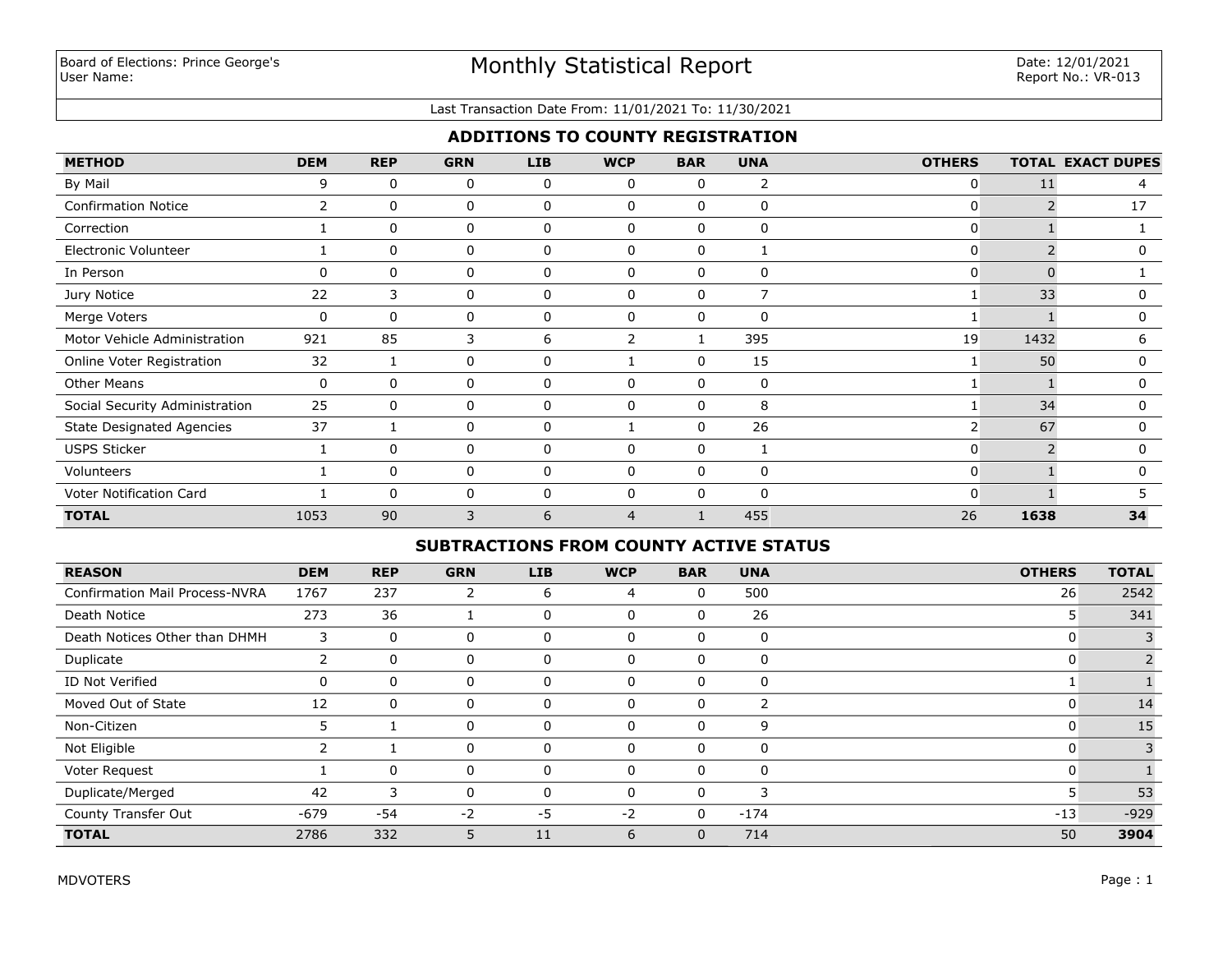Last Transaction Date From: 11/01/2021 To: 11/30/2021

## **AFFILIATION CHANGES**

| <b>CHANGE</b> | <b>DEM</b> | <b>REP</b> | <b>GRN</b> | <b>LIB</b> | <b>WCP</b> | <b>BAR</b> | <b>UNA</b> | <b>OTHERS</b>  | <b>TOTAL</b> |
|---------------|------------|------------|------------|------------|------------|------------|------------|----------------|--------------|
| From          | 352        | 70         |            |            |            |            | 108        | --<br>67       | 602          |
| To            | 104        | 108        |            |            |            |            | 299        | --<br>ᄼ<br>ر ہ | 602          |
| <b>TOTAL</b>  | $-248$     | 38         |            |            |            |            | 191        |                |              |

### **CURRENT ACTIVE REGISTRATION**

| <b>ACTIVITY</b>              | <b>DEM</b> | <b>REP</b> | <b>GRN</b> | <b>LIB</b> | <b>WCP</b> | <b>BAR</b> | <b>UNA</b> | <b>OTHERS</b> | <b>TOTAL</b> |
|------------------------------|------------|------------|------------|------------|------------|------------|------------|---------------|--------------|
| <b>BEGINNING OF REPORT</b>   | 467984     | 37879      | 712        | 1231       | 361        | 150        | 81619      | 11078         | 601014       |
| ADDITIONS $(+)$              | 1053       | 90         |            | 6          | 4          |            | 455        | 26            | 1638         |
| REINSTATED (+)               | 51         |            | 0          |            |            |            | 20         |               | 80           |
| CANCELLED (-)                | $-337$     | $-41$      | $-1$       | 0          | 0          | 0          | $-40$      | $-10$         | $-429$       |
| COUNTY TRANSFER OUT (-)      | $-679$     | $-54$      | $-2$       | -5         | $-2$       | 0          | $-174$     | $-13$         | $-929$       |
| AFFILIATION CHANGES (+ OR -) | $-248$     | 38         | 0          |            | 6          |            | 191        | 8             | $\Omega$     |
| * INACTIVATED (-)            | $-1770$    | $-237$     | $-2$       | $-6$       | $-4$       | 0          | $-500$     | $-26$         | $-2545$      |
| $*$ REACTIVATED $(+)$        | 139        |            | 0          |            | 0          |            | 25         |               | 170          |
| <b>END OF REPORT TOTALS</b>  | 466193     | 37685      | 710        | 1229       | 367        | 153        | 81596      | 11066         | 598999       |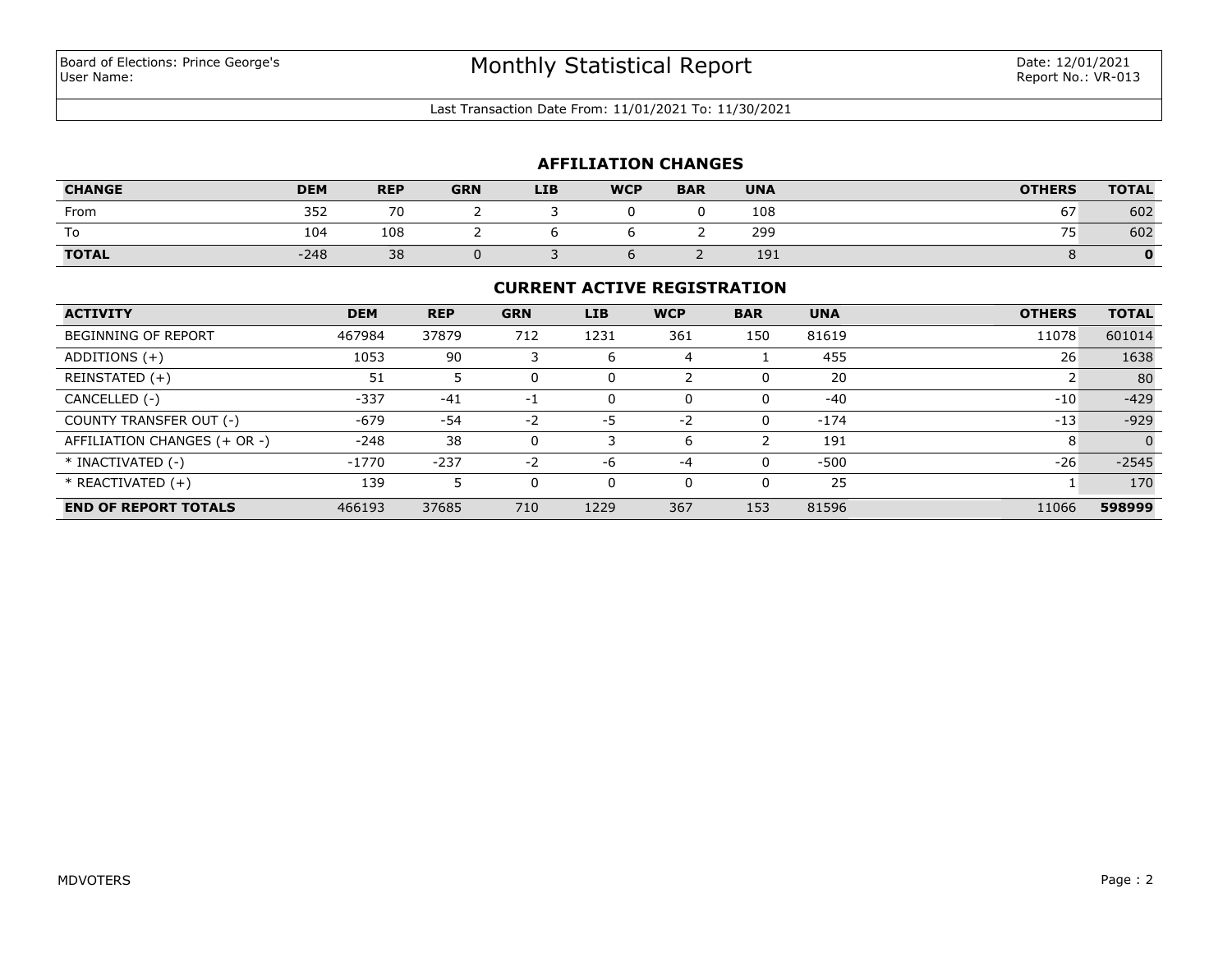#### Last Transaction Date From: 11/01/2021 To: 11/30/2021

## **INACTIVE REGISTRATION**

## **SUBTRACTIONS FROM COUNTY INACTIVE STATUS**

| <b>REASON</b>                    | <b>DEM</b>     | <b>REP</b> | <b>GRN</b> | <b>LIB</b>     | <b>WCP</b>  | <b>BAR</b>   | <b>UNA</b> | <b>OTHERS</b> | <b>TOTAL</b> |
|----------------------------------|----------------|------------|------------|----------------|-------------|--------------|------------|---------------|--------------|
| By Mail                          |                | 0          | 0          | 0              | 0           | $\mathbf{0}$ | 0          | 0             |              |
| <b>Confirmation Notice</b>       | 40             |            | 0          | 0              | 0           | 0            | 2          |               | 44           |
| Correction                       | 3              | 0          | 0          | 0              | 0           | 0            | 0          | 0             | 3            |
| Death Notice                     | 20             |            | 0          | 0              | 0           | 0            |            | 0             | 22           |
| Jury Notice                      |                | 0          | 0          | 0              | 0           | 0            |            | 0             | 2            |
| Motor Vehicle Administration     | 89             | 4          | 0          | 0              | 0           | 0            | 19         | 0             | 112          |
| Moved Out of State               | 201            | 46         |            | $\overline{2}$ | 0           | 0            | 59         | 5             | 314          |
| Online Voter Registration        | 3              | 0          | 0          | 0              | 0           | 0            | 0          | 0             | 3            |
| <b>State Designated Agencies</b> | 5.             | 0          | 0          | 0              | 0           | 0            | 0          | 0             | 5            |
| Voter Request                    |                | 0          | 0          | 0              | 0           | 0            | 0          | 0             |              |
| Duplicate/Merged                 | $\overline{2}$ | 0          | 0          | 0              | 0           | 0            | 0          | 0             | 2            |
| County Transfer Out              | $-41$          | $-5$       | 0          | -1             | 0           | 0            | $-3$       | 0             | $-50$        |
| <b>TOTAL</b>                     | 407            | 57         |            | 3              | $\mathbf 0$ | $\mathbf{0}$ | 85         | 6             | 559          |

### **CURRENT INACTIVE REGISTRATION**

| <b>ACTIVITY</b>              | <b>DEM</b> | <b>REP</b> | <b>GRN</b> | LIB. | <b>WCP</b> | <b>BAR</b>     | <b>UNA</b> | <b>OTHERS</b> | <b>TOTAL</b> |
|------------------------------|------------|------------|------------|------|------------|----------------|------------|---------------|--------------|
| BEGINNING OF REPORT          | 22549      | 2648       | 67         | 166  | 9          | 4              | 5907       | 487           | 31837        |
| $*$ INACTIVATED $(+)$        | 1770       | 237        |            | ь    |            |                | 500        | 26            | 2545         |
| *REACTIVATED (-)             | $-142$     | -5         | $\Omega$   |      | 0          |                | $-22$      | $-1$          | $-170$       |
| COUNTY TRANSFER OUT (-)      | $-41$      | -5         | $\Omega$   | - 1  | O          |                | -3         |               | $-50$        |
| AFFILIATION CHANGES (+ OR -) |            |            | $\Omega$   |      | 0          |                | 0          |               | $\Omega$     |
| CANCELLED FROM INACTIVE (-)  | $-224$     | $-47$      | -1         | -2   | 0          |                | $-60$      | -5            | $-339$       |
| PENDING FROM INACTIVE (-)    |            | 0          | $\Omega$   | 0    | 0          |                | 0          |               |              |
| <b>TOTAL INACTIVE</b>        | 23912      | 2828       | 68         | 169  | 13         | $\overline{4}$ | 6322       | 507           | 33823        |

# **ACTIVE AND INACTIVE REGISTRATION TOTAL REGISTRATION RECORDS**

| <b>ACTIVITY</b>                                        | <b>DEM</b> | <b>REP</b> | <b>GRN</b> | LIB  | <b>WCP</b> | <b>BAR</b> | <b>UNA</b> | <b>OTHERS</b> | <b>TOTAL</b> |
|--------------------------------------------------------|------------|------------|------------|------|------------|------------|------------|---------------|--------------|
| <b><i>FRATION</i></b><br>-GIST'<br><b>ICTIVE</b><br>D. | 46619?     | 37685      | 710        | 1229 | 367        | ∸          | 81596      | 11066         | 598999       |